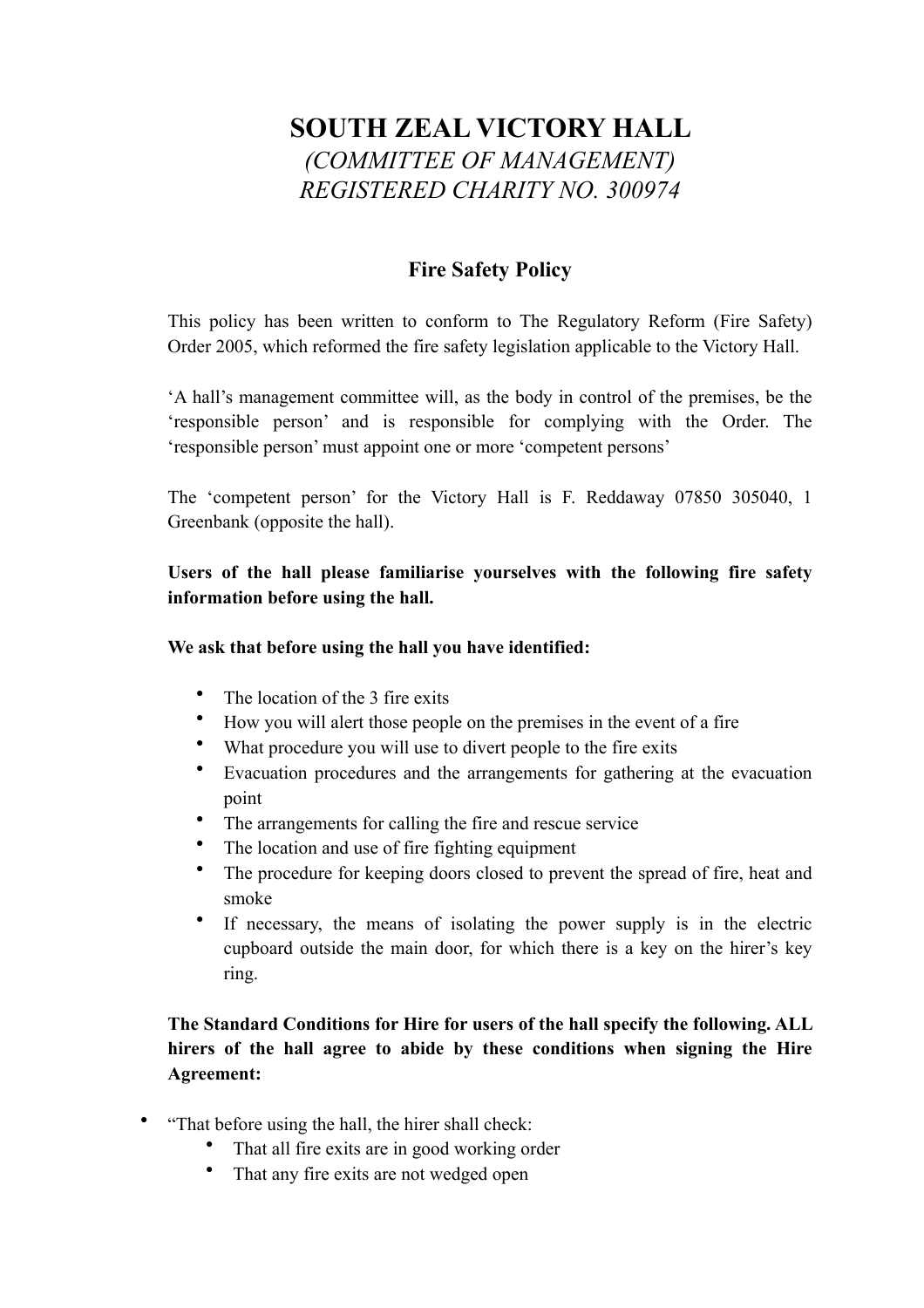- That exit signs are illuminated
- That there are no obvious fire hazards on the premises"
- "All means of escape must be kept free from obstruction and immediately available for instant free public exit"
- "The Fire and rescue services shall be called to any outbreak of fire, however slight, and details thereof shall be given to the secretary of the management committee"
- "Highly flammable substances are not brought into, or used in any part of the premises"
- No unauthorised heating appliances shall be used on the premises....Portable Liquified Propane Gas (LPG) shall not be used"
- "No internal decorations of a combustible nature (e.g. polystyrene, cotton wool) shall be erected without the consent of the management committee. No decorations are to be put up near light fittings"

## **In the event of fire**

Evacuate the hall, checking all rooms and corridors. Because it is a secure area, we recommend that you use St. Mary's churchyard as the gathering point.

The location of the 3 fire exits, fire extinguishers and fire blankets are marked on the plan below.

In case of fire or other emergency please call 999 or 112 from a mobile. The phone box opposite The Store accepts free 999 calls. You may also use The Store.

Please then contact a member of the committee. In order of proximity to the hall:

Directly opposite the hall: Keyholder, 1 Greenbank (right hand cottage): 07850 305040

On the corner by Ford Cross: Vice Chairman, Sunnyhill (bungalow on right hand side): 01837 840162

Next to Owlsfoot Garage on main road out of Sticklepath: Secretary, Owlsfoot House (house on opposite side of courtyard to garage): 01837 840541